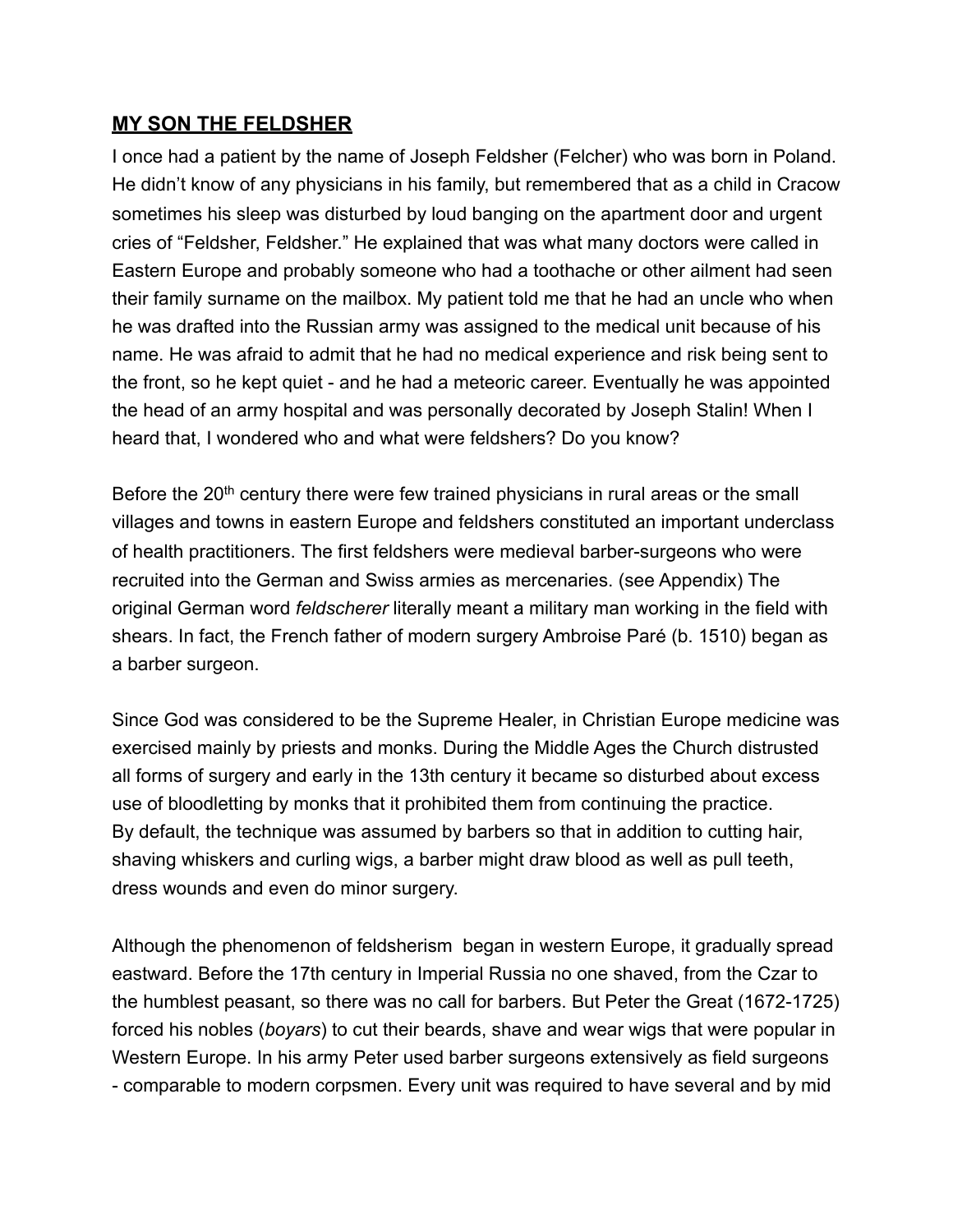19th century their status was elevated not only in the army but the general public as well. Eventually, distinctions were made between those who shaved beards and those who shaved corns and bunions but the tradition persisted for centuries.

The first medical schools were founded in Salerno (c. 850 CE), Montpellier (c. 1025), Bologna (c. 1200) and Padua (1222.) Now graduates of their programs were were given medical degrees (as were graduates of law and divinity.) So the medical profession was divided into two distinct branches - the generally well respected medical doctors and the disrespected surgeons who were considered crude, unsavory and unskilled. Even as late as the 20th century there were guilds of barber-surgeons.

The profession was abolished in Austria during the reign of Joseph II, but each year the thirty best feldshers were permitted to attend a two-year course at a military medical school in order to become *bona fide* doctors. Later this was increased to four years and more training was required but the name feldsher or feldscherer was officially forbidden. One veteran was so humiliated by the downgrading that he shot and killed himself. He left an explanatory note that said, "I do this only because the world despises me. Because all men who have aged in army service are treated in such a manner, I advise all honorable men in the imperial-royal army to forsake the career of surgeon."

Feldshers were especially popular within Jewish communities because they communicated in Yiddish and encouraged folk remedies. They would administer leeches, apply cupping glasses (*bonkes*), perform blood letting, extracted teeth - and sometimes even used a stethoscope just like a physician. In the Kingdom of Poland by 1887 feldshers outnumbered physicians five-fold, 1,051 to 198, and in Russia 28% of all feldshers were Jews versus just over 6% among trained physicians. **So if a Jewish mother boasted about "my son the doctor," most likely he** *really* **was a feldsher!** 

Smaller communities didn't have physicians but practically all had feldshers and if they were licensed, hung outside their office was their official insignia of three plates on a rod derived from the barber's basin as was described in this story of a feldsher known as Shloyme, the Healer of Bilgoray (near Lublin):

*Three brass plates hung by the healer's door, the symbol of his craft. Actually he hadn't finished his degree; he had served as a medic in the Russian army and when his tour of duty was over, he became the town healer. He wore a stiff*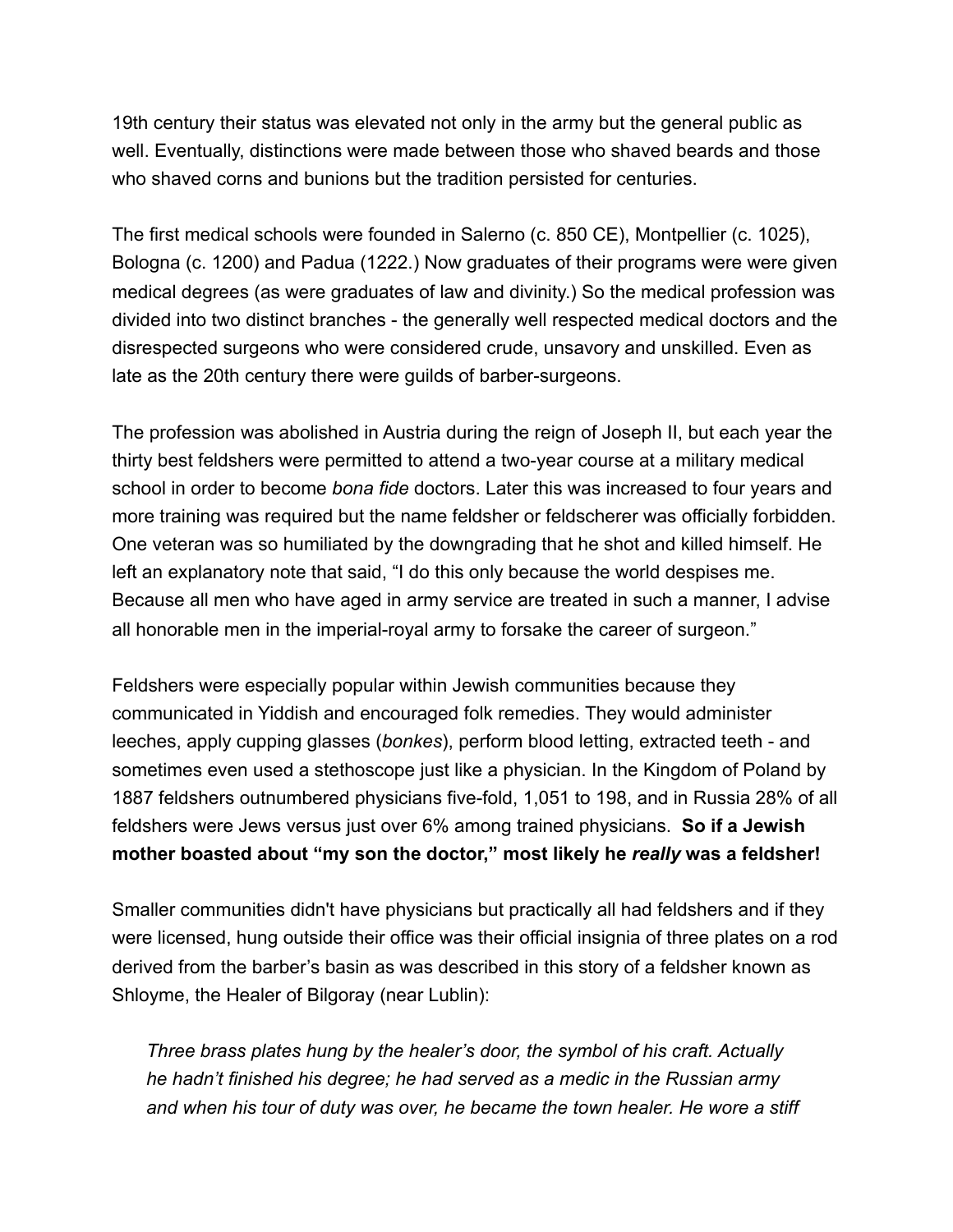*black top hat and a pointed little beard and he was the only man in town who wore a short jacket. He used to wash with perfumed soap, and it was whispered among the women that the healer ate tomatoes, which were held to be nonkosher. When he made a house call he was received with great honor and the family hung on his every word. He asked the invalid to describe his pain, checked his pulse and took out various instruments from the little bag he carried with him. He checked the patient's throat and then gave him aspirin…In addition, he applied cups and leeches, painted throats and gave enemas.* 

As Jews gradually emerged from their isolated shtetl lives, they retained many of their popular old beliefs in folk medicine. When home remedies failed, first a call might go out to the local "enema woman." Since the cause of illness was presumed to be something that got in, it had to be got out. So the enema woman was a dreaded figure for many children in the shtetl because her equipment which included a calf's bladder and a goose quill was threatened as a cure for any ailment - including naughtiness.

The next level of care required a *rofe (roife* in Yiddish) or untrained healer who might administer leeches and apply *bonkes.* Although rationalists denounced the use of magic and amulets, they had little influence and in one form or another superstitious practices persisted and continue to persist in some places - even to the present day. If you've ever listened to east European Jews talk, their speech often is sprinkled with *kaynahoras*, the contraction of the Yiddish *keyen aye hore*, meaning "May there be no evil eye." Q: "How are you?" A: "*Kaynahora.*"

The evil eye was like a free-floating malevolence that attacked the most vulnerable and favored - the young, the talented, the attractive. To evade the evil eye you needed to avoid any expression of happiness or praise. For example, the answer to the salutation "How are you?" was *not* "Fine" but "Not bad" or some other less-than-enthusiastic response. Precious glass should be broken at a wedding and amulets called *hamsas* worn in the shape of an outstretched hand and containing a holy verse. A child might be given an ugly name or a protective red string would be tied around the wrist or neck to avert the evil eye.

The idea that some eyes have the power to harm at a glance was an accepted phenomenon in *midrashic* literature. One rabbi said that "ninety-nine people of one hundred people die from the evil eye and only one dies a natural death" - that's a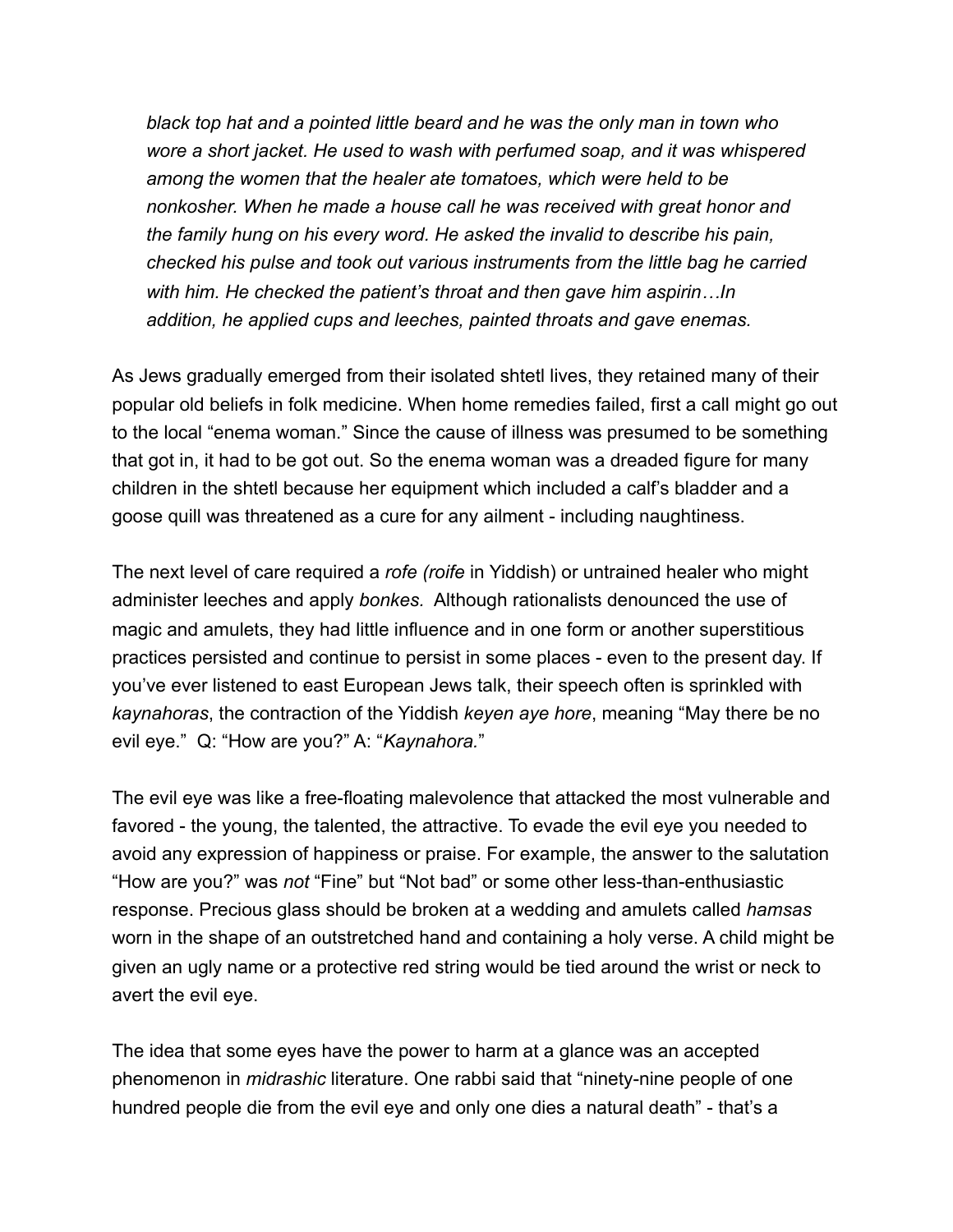terrifying statistic. A historian listed over eighty anti-evil eye practices and a two-volume book written in 1910 was described by its author as "the inadequate work of a beginner." Later, he published two more volumes. People believed that the spirits of the dead could help them in earthly matters. They also believed that when a person died their spirit spend eleven months in *Gehenna,* a kind of purgatory, where they were tormented for their wrongs and misdeeds. *Gehenna* had seven levels of punishment - and heaven also had seven levels - that's the origin of the expression of "seventh heaven" for the highest level.

In addition to the evil eye, there were many other superstitious beliefs related to health: Frightening a person may scare the invading spirit out - for example, frightening away hiccups. What tastes vile to the patient also is vile to the demon - the more odious the more potent. I suppose that explains the medicinal value of a stew made of foreskin of a newly circumcised boy, virgin blood of a bride, devil's dung, fried frogs, placenta of a newborn child and stag's testicles. I've always wondered where they obtained the ingredients? Perhaps your ancestors swore by such things. My father-in-law once told me that when as a child he got a cut, they'd rub spider webs into it to stop the bleeding. You laugh? Consider the fact that leeches are making a comeback and in many places *bonkes* are still popular!

Evil demons could be outwitted by prayer, giving charity or changing a name. It was as if the one who changed his name said to the demon, "I am not the person who you are seeking." (Fake News.) Listen to this account from the autobiography of Chaim Aronson that describes what happened when as a child in a small Lithuanian shtetl he contracted a high fever:

 *The first remedy my father tried on me was one prescribed by the rabbi: he had to write over all the doors and windows of the house and to chalk upon all the walls in large letters "The boy Hayyim is not at home." The idea was that when the demon of malaria came to visit me, he would see written everywhere that the boy he was seeking was not home and, therefore, would turn away and go back to wherever he came from. Unfortunately, the demon of malaria did not read Yiddish and so he paid me constant visits.*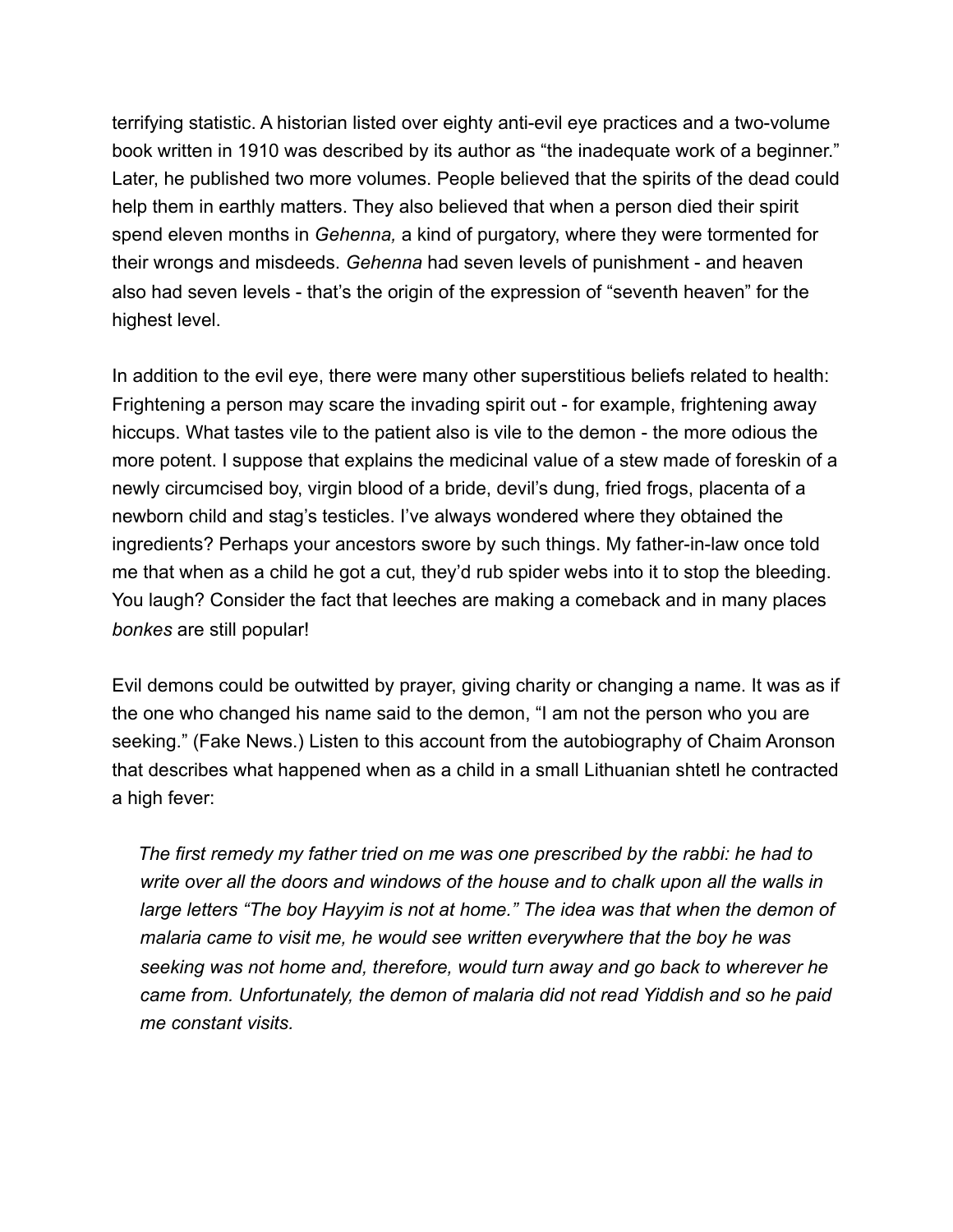Because most feldshers relied on empiric observation they often were the laughingstock of the more sophisticated classes who would exaggerate their ignorance. This was exemplified by the following story about a cobbler who suddenly took sick:

 *The feldsher was called, diagnosed a severe case of typhoid and muttered to himself, "There's no hope." Overhearing these words, the cobbler feebly prayed to be given one last pleasure before dying. To his taste nothing was sweeter or more*  palatable than sauerkraut. Could he have a last dish? The healer agreed, the *cobbler had his fill of sauerkraut and miraculously recovered. On hearing this, the healer was overjoyed and wrote in his prescription book, "A tested cure for advanced typhoid is sauerkraut." Soon afterward, the same healer was called to the bed of another patient, this time a tailor. The diagnosis again was severe typhoid. Of course, sauerkraut was prescribed but the next day the tailor was dead. Unperturbed, the healer wrote in his book, "Sauerkraut effective only under the condition that the patient is a cobbler. It will not work in case he happens to be a tailor."*

Only when the feldsher became alarmed was a trained physician called in as a specialist consultant. However, few people could afford their fees and because they generally were called only as a last resort, the results of their treatments were little better than that of their rivals. The highest accolade for a prosperous physician was the title "professor," but that was more a mark of general distinction than of academic achievement. This next story illustrates the special status afforded the physician:

 *In extreme cases, with both reluctance and fear, the doctor is called…a figure of awe, waited on hand and foot deferred to by everyone. He sits in state while the family stands around him, the women craning and staring. His instruments, his learning, his foreign appearance and manner inspire wonder and uneasiness. Everyone competes to bring him whatever he asks for - a spoon, some water, a towel - and to fetch his coat when he is ready to leave. As he goes, the father timidly shakes hands with him and shyly presses the fee into his palm.* 

By mid-19th century almost all East European towns with a Jewish population of at least 20,00 had a Jewish hospital staffed by one physician and several feldshers and midwives. For the most part civilian feldshers were retired military corpsmen (or moonlighting medical students) who practiced in the small towns. Most of them were